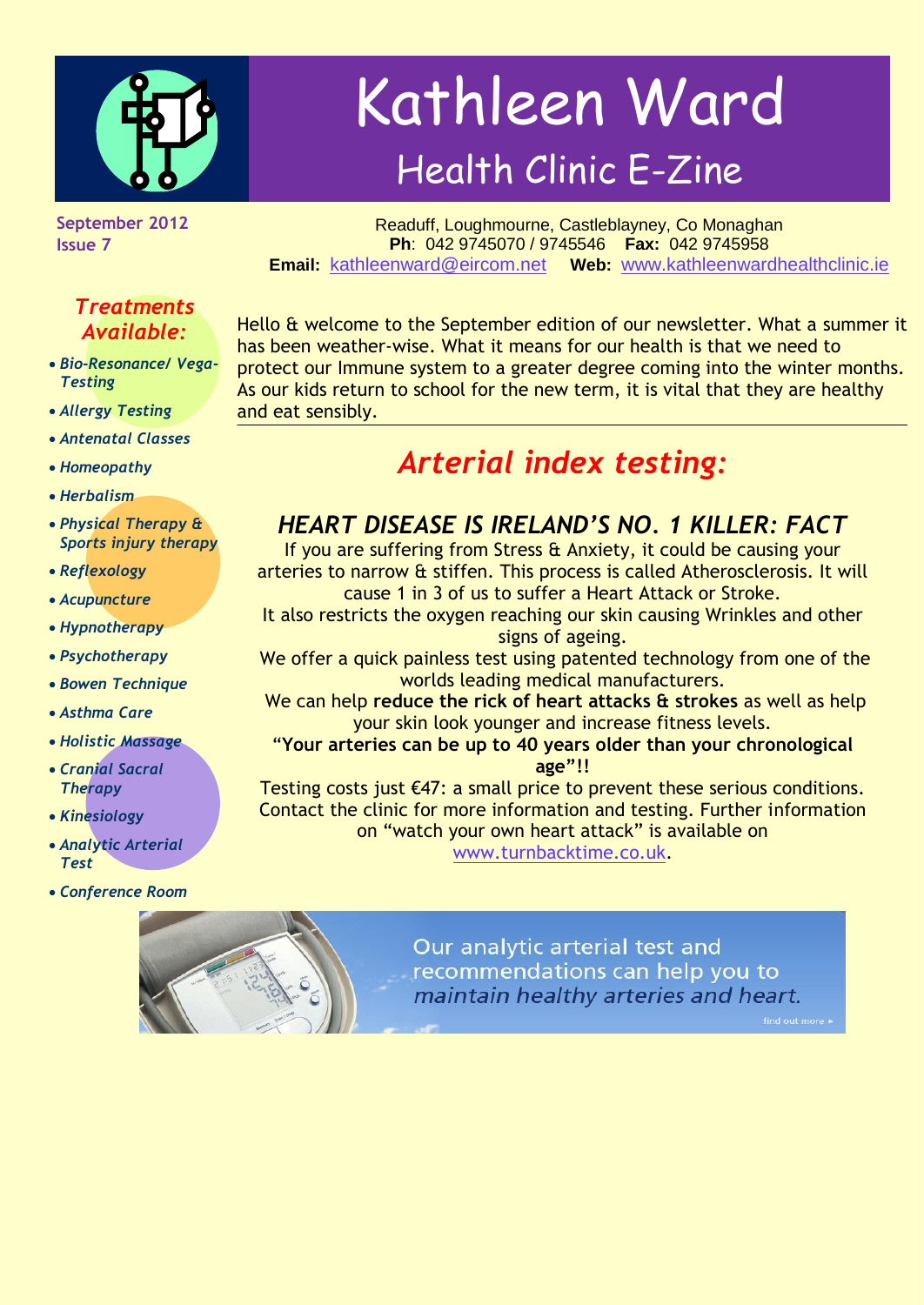#### FACT:

10,000 people die in Ireland every year from cardiovascular disease.

In 2011, 191,000 people died in the U.K. as a result of Heart attack or Stroke.

Worldwide, a person suffers a Stroke every 40 seconds. Cardiovascular disease is the world's biggest killer.

Ireland is still above average for premature deaths from cardiovascular disease.

When a person suffers a Heart attack or Stroke, their life and the lives of their families are changed forever.

Sadly, we are all too aware of the high number of "sudden deaths" in people of all ages, from young athletes to older people. Had these people had the opportunity to know they had a potential problem; their demise could probably have been averted. The Task Force on Obesity is concerned that if the trend of Obesity is not reversed, cardiovascular disease rates will rise

significantly, even in young children. Obese children show signs of heart disease normally seen in middle-aged adults.

Vitamin D deficiency has been shown to increase arterial stiffness in teenagers, while increased consumption of fruit & vegetables lowers the risk of having arterial stiffness in young adulthood.

BUT THIS CAN BE PREVENTED BY DETECTION OF EARLY SIGNS. Often there are no symptoms experienced by the sufferer.

The analytic Arterial Index test and recommendations we offer at the Clinic can help you maintain healthy Arteries and Heart. This unique test, using a Class 2 medical device, has the backing of U.K. Cardiologists as a marvelous adjunct to early detection of Heart disease. It works by studying the shape of the Pulse Wave each time the Heart beats and can give indications of Atherosclerosis. The software produces a health report unique to the individual being tested. This report includes: Biological Age, Body Mass Index, Blood Pressure, Pulse rate, Arterial Stiffness indicator.

Based on the test result, we make recommendations for dietary and lifestyle changes and can recommend supplements if needed.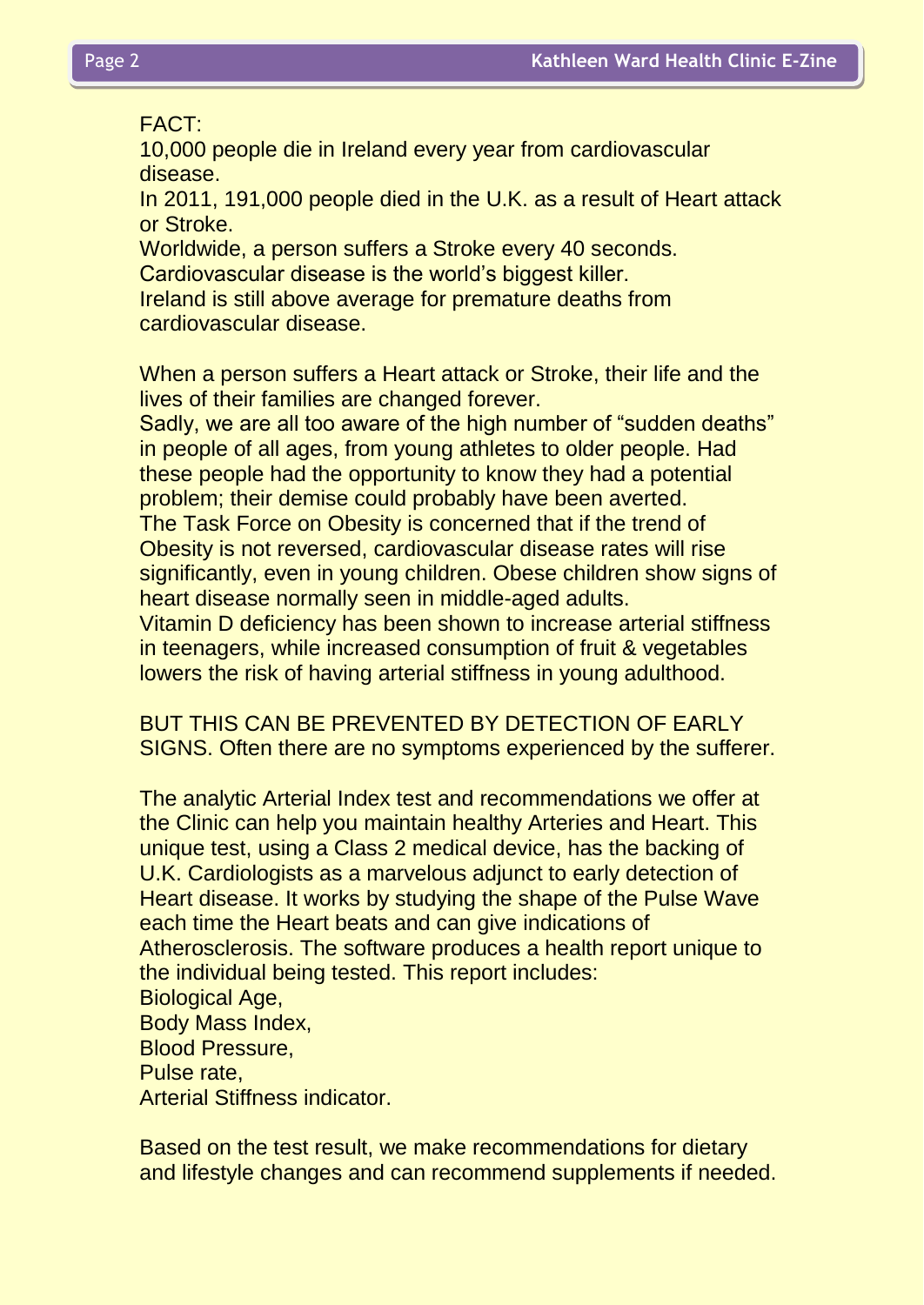For a very reasonable cost, this test can be an invaluable toll for all athletes, gym users and anybody interested in preventing Heart disease.

#### WHY GET TESTED?

Under Stress our body begins to break down. Classic signs of Stress include chest pain, low energy, loss of libido, wrinkles, bags under the eyes, high blood pressure, and poor memory. At worst, Stress can result in Heart attack or Stroke.

A current study by University College, London, concludes that through a combination of stress, aging, lifestyle and poor diet, arteries stiffen and restrict the amount of blood being delivered to our heart, brain and skin.

- $\triangleright$  Starving the heart of oxygen can cause a heart attack.
- $\triangleright$  Depriving the brain of oxygen can cause a stroke.

I have brought this test to Ireland and to date the "Kathleen Ward Clinic" is the only Clinic offering this test.

However, I am now seeking people with Health & Nutritional knowledge, therapists, etc, to train as testers so we can expand the availability of this test throughout the country. If you or someone you know are interested in training, please contact me for further information as soon as possible.

--------------------------

Back to school time again.

As the summer holidays come to an end and we are all caught up with uniforms, books and routine again, it is also important to remember your child's nutritional needs.

Here are the some essential nutritional needs your child has:

1. Is your child all energy with poor memory and concentration? Energy is important as long as it is controlled sufficiently allowing the child to focus & concentrate when they need to. Each school day there is so much information to be processed and absorbed. Their diet needs to be free of additives, colorings & preservatives; these substances give uncontrolled energy & poor concentration. B Vitamins are important and these can be found in foods e.g. oatmeal, roasted peanuts, hazelnuts, eggs, camembert cheese.

2. The digestive tract is classed as "the second brain" as it is packed with neuron activity. Good gut bacteria are important, so it is wise to give a probiotic.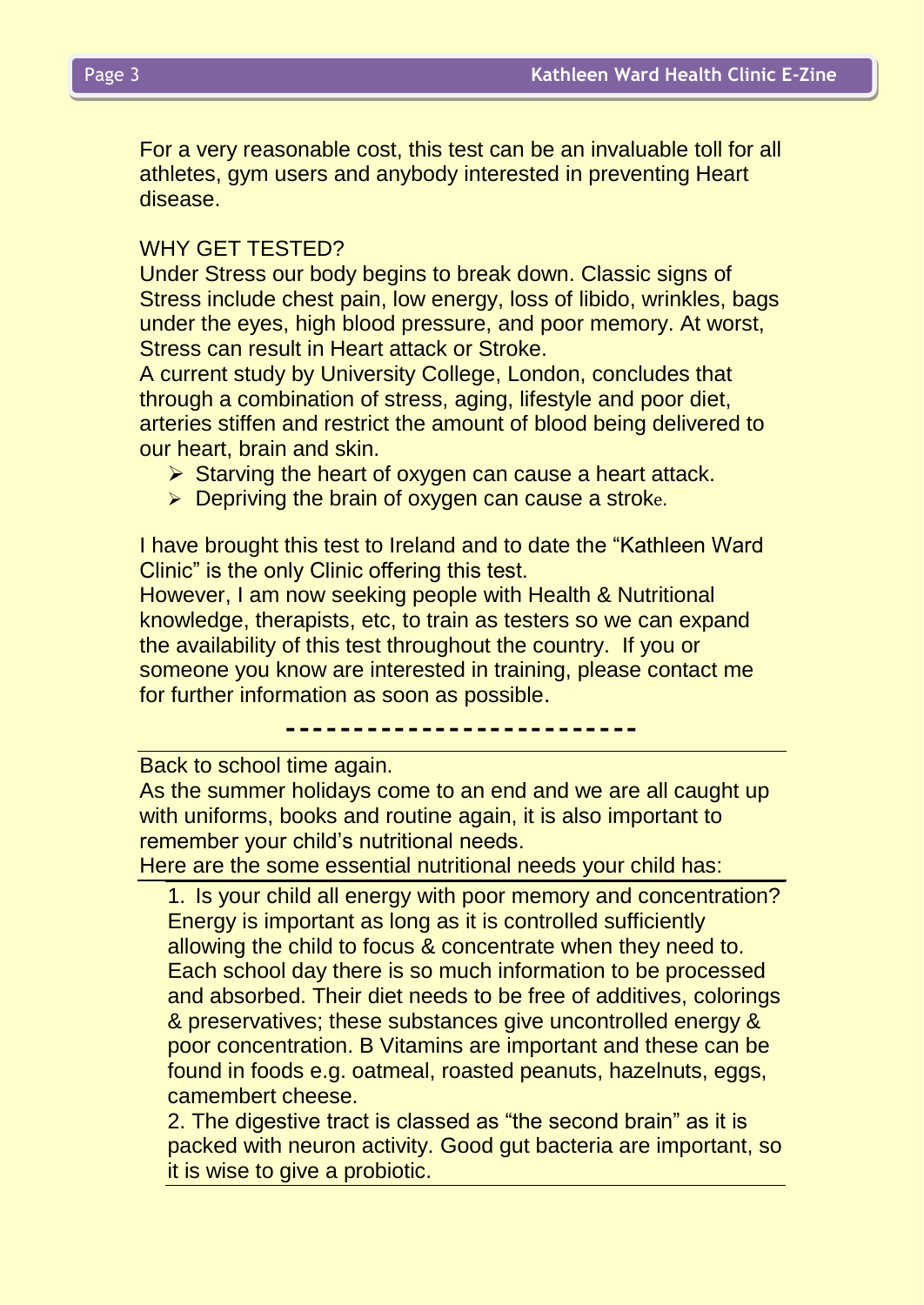3. DHA & Choline is critical to the child's brain development the brain is made up largely of fatty acids so these must be included in their diet. Oliy fish is a good source and should be eaten at least 3 times weekly... Or you can supplement with omegas 3, 6, 9 as e.g. Eskimo Brainsharp.

4. Encourage your child to eat vegetables: make it fun. Homemade soup is always a good way to get veggies into the fussy kids.

5. Provide structure in the child's life as they like a dependable schedule. This includes regular mealtimes, getting-up/bedtime, playtime and most importantly, YOUR TIME.

6. Daily exercise is a critical part of the child's day. Preferably in the open air but that is weather dependent. Exercise can include walking, cycling, swimming, sport, walking the dog, skipping. Curtail time spent in front of the tally, on play station, etc.

7. Keep their Immune system at maximum function. Because of the poor summer weather, most kids are deficient in Vitamin D: this is essential and may be given as a supplement. Vitamin C & Zinc are important to ward off colds & flu, so lots of fresh fruit. 8. Encourage water intake in your child. This is essential to life. 9. Start the day with a healthy breakfast, e.g. oatmeal porridge, boiled/scrambled egg, fruit, and yoghurt. Give them a healthy lunch with lots of variety. A wholesome dinner is important which is best eaten as a family rather than "tally kids". And remember, avoid the microwave.

# *Use herbal and homeopathic treatments for tonsillitis*

Tonsillitis is an inflammation of the tonsils, generally due to a viral or bacterial infection. It is a common childhood illness. Generally, doctors will immediately prescribe antibiotics to treat the condition or recommend that the tonsils get removed to cure recurrent bouts of tonsillitis. Natural remedies provide relief and can build up the immune system to fight off future attacks.

#### **Homeopathic Remedies for Tonsillitis**

Homeopathy treats the person as a whole and homeopathic medicines are selected only after a full examination of the patient, taking into account his or her medical history and predisposition to tonsillitis in the case of chronic conditions.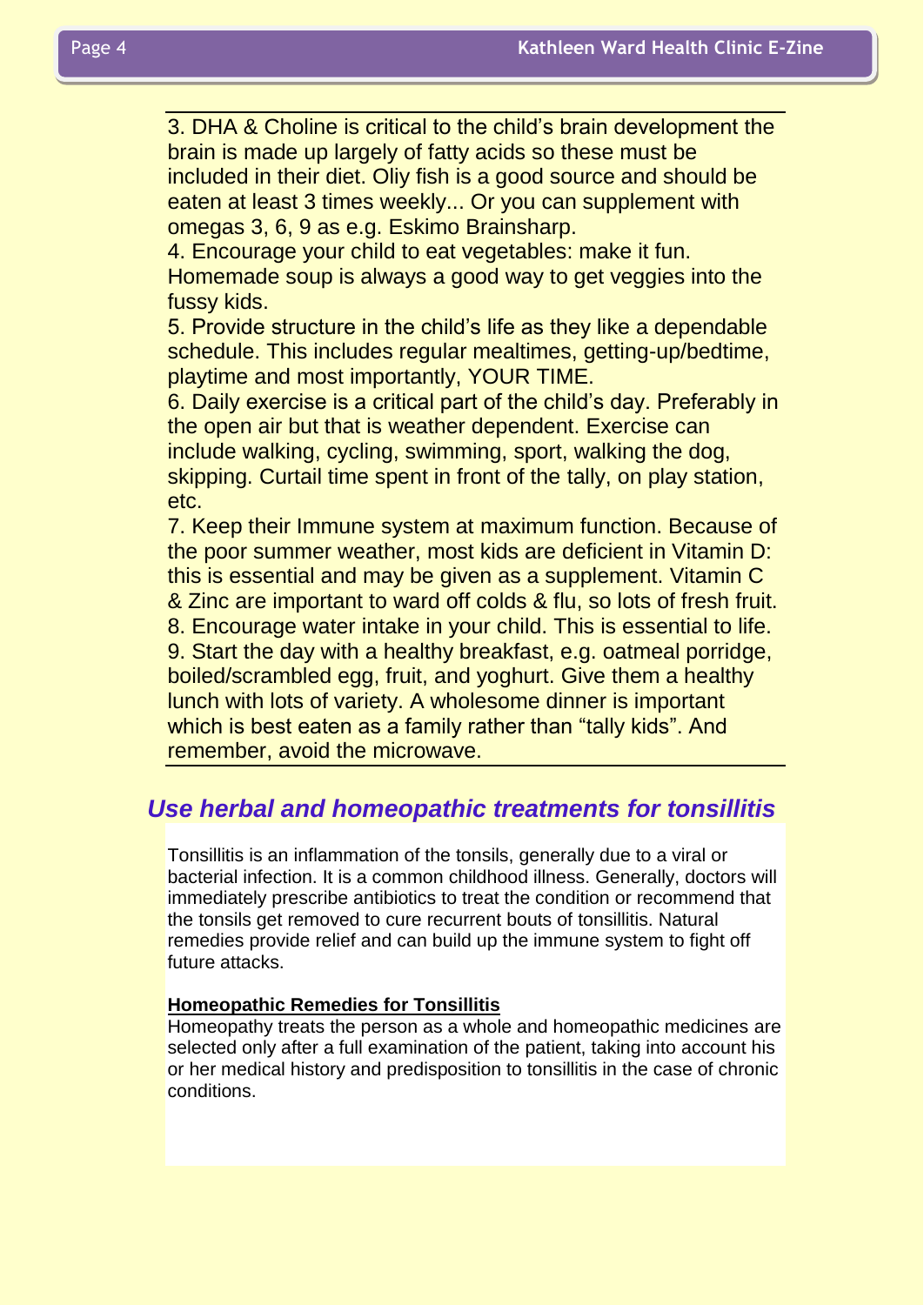#### **Herbal Remedies for Tonsillitis**

1**-** *Echinacea, garlic, myrrh, sage* and wild indigo boost the immune system. Lime flowers, chamomile, elderflowers and yarrow are said to reduce fever.

2**-** Painful tonsils may be soothed with comfrey, marshmallow and mullein. 3**-** To clear catarrh and mucous, an herbalist may recommend raspberry leaves, elderflowers or agrimony.

4- Gargling with a mixture of *lavender and chamomile* may reduce fever, headaches and pain.

5**-** A mild tea made from elderflowers, peppermint and yarrow leaves can be taken daily until a bout of tonsillitis clears.

6**-** *Garlic* is useful in treating any kind of throat infection, including tonsillitis. An onion and garlic soup is excellent foods to eat during a bout of tonsillitis. Include spices such as ginger, horseradish and mustard seed. 7**-** *Blackberry root* and persimmon are rich in tannins and have traditionally been used as a folk remedy for tonsillitis.

**8-***Echinacea* enhances immunity and combined with goldenseal, it makes a potent antiseptic, antibiotic and immune stimulant.

Additional to homeopathic and herbal remedies, try gargling with a saline solution of half a teaspoon of salt to one cup of tepid water to remove mucous

and reduce swelling. Suck zinc lozenges as zinc helps the immune system. Bee propolis has anti-viral properties, boosts the immune system and can help in recovering from tonsillitis. **At the clinic we have a number of items that can treat infection and threat the throat and tonsils as well as the** 

> **underlying problems. --------------------------------------------------**

### *What is Impaired Glucose Tolerance?*

Having impaired glucose tolerance (IGT) means that your blood sugar levels are higher than normal.

They're not high enough to be called diabetes but people with IGT are at high risk of

Developing type 2 diabetes (IGT is sometimes called 'pre-diabetes'). Having IGT also increases your risk of developing heart disease.

IGT is diagnosed following an 'oral glucose tolerance test' where you will be asked to take a sugary drink and have blood tests taken. Blood sugar levels of <7mmol/L fasting and 7.8-

11mmol/L two hours after the sugary drink diagnoses IGT.

The good news is that you can successfully manage IGT and reduce your risk of developing

Type 2 diabetes (by 60%!) by making healthy lifestyle choices.

How do I manage Impaired Glucose Tolerance?

If you are overweight, try to lose some weight. Losing 5-10% of your body's weight has huge health benefits – it helps to reduce your blood sugar levels, cholesterol, blood pressure and risk of developing diabetes.

 $\Box$  Take regular exercise. 150 minutes of moderate intensity exercise each week is recommended to stay fit and healthy.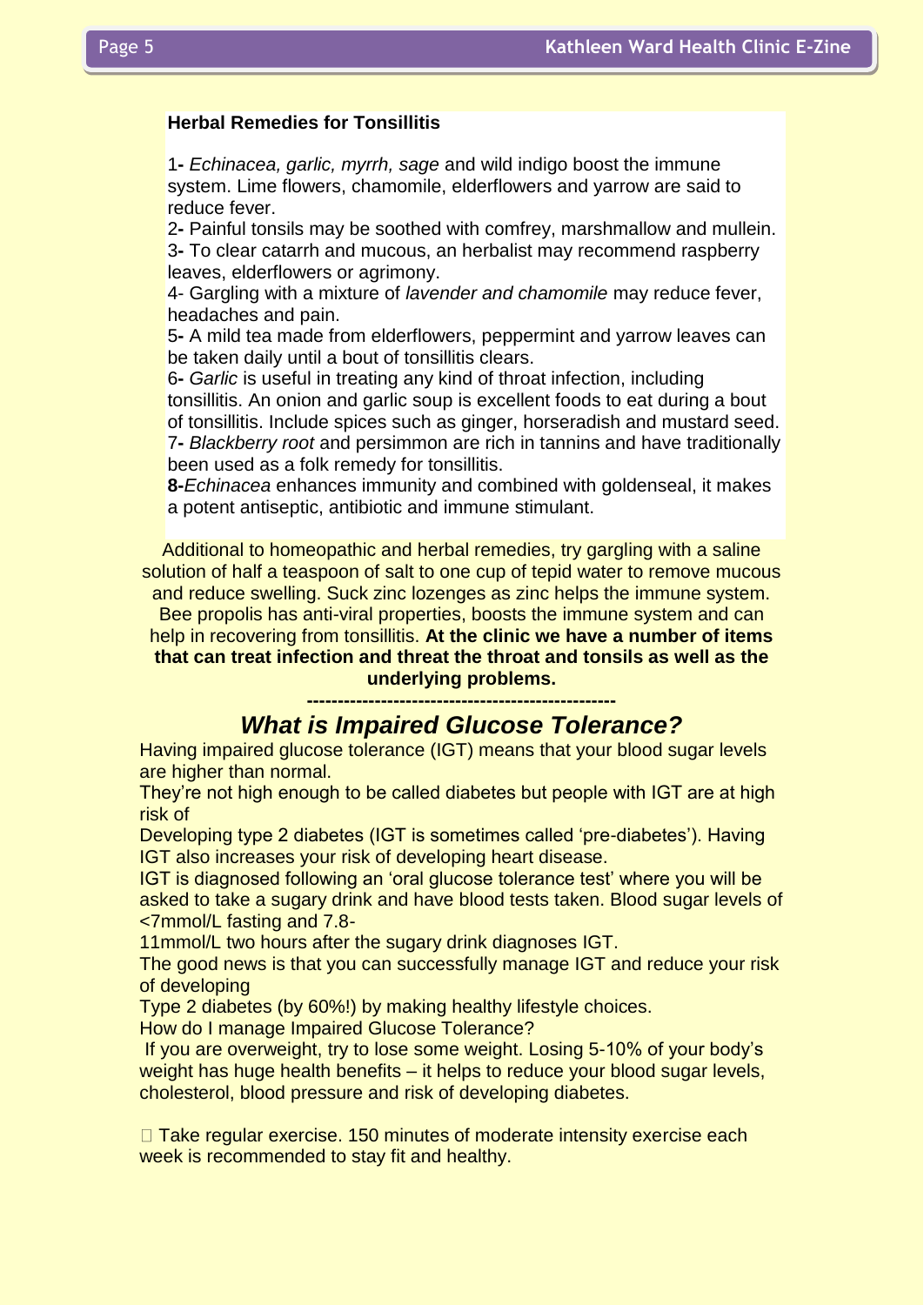$\Box$  Stop smoking – it makes IGT worse! Ask your GP or pharmacist for information on medications or local smoking cessation programmes that may help you to quit.

 $\Box$  Have a check up with your GP regularly to monitor for diabetes, high blood pressure or high cholesterol.

 $\Box$  Eat a healthy diet. Eating healthily can help you to lose weight, feel more energetic and control blood sugar levels.

A Healthy Diet

 $\Box$  Eat regularly and avoid skipping meals. A healthy breakfast is the key to success.

Wholegrain toast, porridge or a wholegrain cereal with fruit are all good choices.

 $\Box$  Eat balanced meals and a wide variety of foods (see food pyramid as a guide). This means including some starchy carbohydrate (wholegrain bread, pasta, rice, potato, and wholegrain cereal), some lean protein (meat, chicken, fish, eggs) and a large serving of fruit, vegetables or salad at each meal

 $\Box$  Aim for 5 or more portions of fruit and vegetables each day. Some tips:

o Try homemade vegetable soup at lunchtime

o Include some fruit with your breakfast cereal

o Try a chicken and vegetable stir-fry in the evening

o Bring some fruit to work with you each day – it can be handy to boost energy levels and combat the mid-afternoon slump!

□ Choose high fibre, low glycaemic-index carbohydrate foods such as porridge, wholegrain breads, basmati rice, wholegrain pasta and jacket potatoes. These foods release their energy slowly and can help to keep energy, hunger and blood sugar levels steady throughout the day.

 $\Box$  Reduce your fat and sugar intake. Choose low fat dairy products, diet drinks, avoid adding oil or frying foods and try to keep sweets, biscuits and cakes to occasional treats rather than 'every-day foods'.

 $\Box$  Drink plenty of water throughout the day – aim for 8 cups

 $\Box$  Think about heart health too! Have oily fish (salmon, mackerel, trout, herring, sardines) twice per week. Keeping alcohol intake within the recommended limits each week (up to 21 standard drinks for men or 14 for women) and salt intake low also helps to protect your heart Prepared by the Weight Management Interest Group (WMIG) of the Irish

Nutrition and Dietetic Institute (INDI) for the Irish Pharmaceutical Union (

-------------------------------------------

# *Acupuncture is effective for the treatment of depression due to nicotine withdrawal*.

New research demonstrates that acupuncture therapy is effective for the treatment of depression due to nicotine withdrawal. A randomized study of seventy-four patients with depression due to nicotine withdrawal were divided into two groups of study. Group one received the pharmaceutical medication Fluoxetine, a serotonin uptake inhibitor used for the treatment of depression.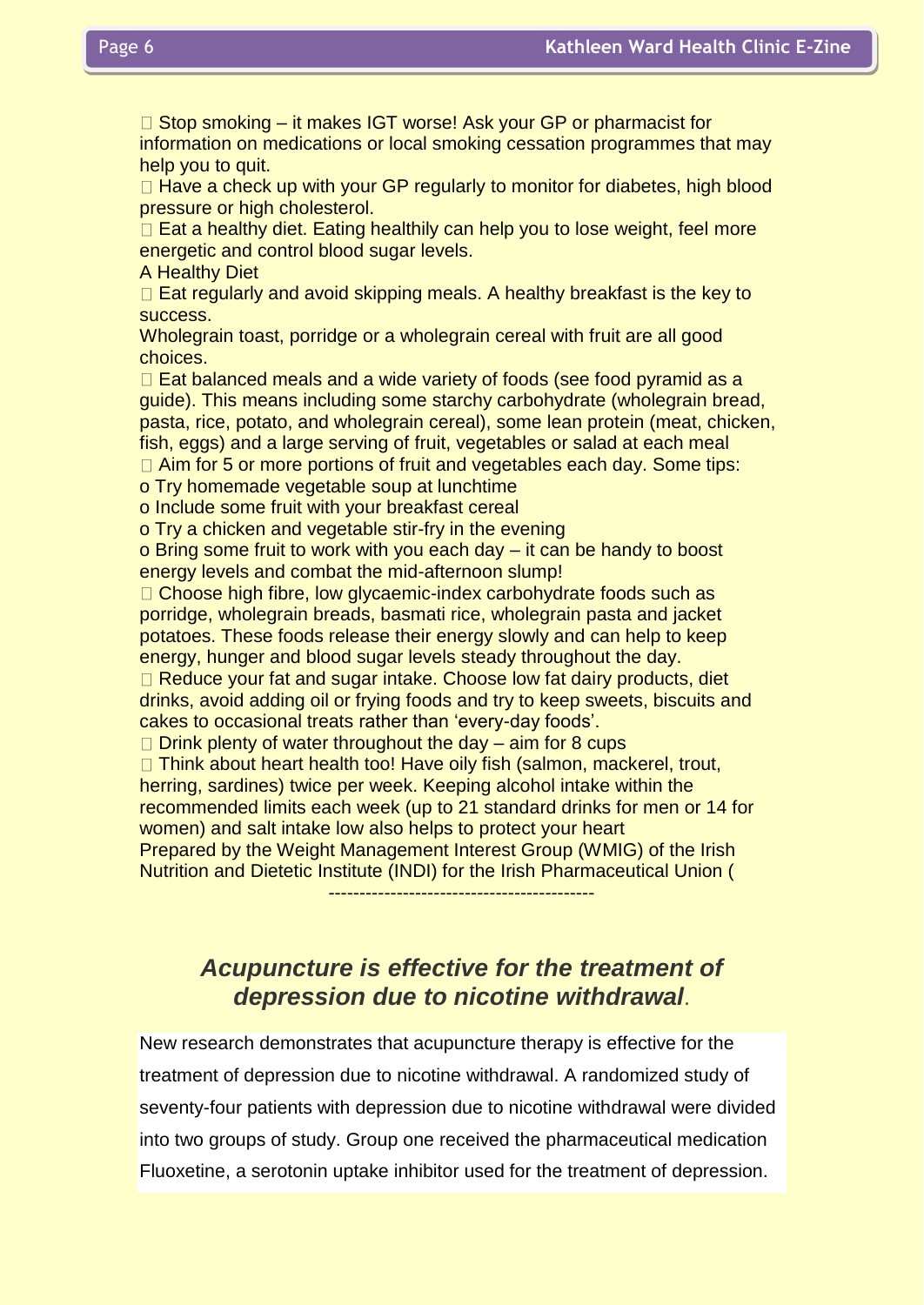Group two received acupuncture at acupoints: DU20 (Baihui), SP6 (Sanyinjiao), EX-HN3 (Yintang), LR3 (Taichong), PC6 (Neiguan) and LI4 (Hegu).



Acupuncture Therapy Thirty-four of thirty-eight patient's demonstrated significant improvement in the acupuncture group. Thirty-three of thirty-six patients demonstrated significant improvement in the medication group. Based on these findings the researchers concluded, "The efficacy of acupuncture is similar to that of Fluoxetine in the treatment of depression in nicotine withdrawal."

#### **Acupuncture for Depression**

In a related recent study, researchers concluded that acupuncture is an effective monotherapy for major depressive disorder. The researchers from the Depression Clinical Research Program at Massachusetts General Hospital, Boston, note, "We have previously shown that a standardized acupuncture augmentation was effective for antidepressant partial responders with major depressive disorder (MDD)." The prior research demonstrated that acupuncture is effective in the treatment of clinical depression for patients who are non-responsive to conventional pharmaceutical antidepressant therapies. In a follow-up investigation, the researchers examined the safety and efficacy of acupuncture for the treatment of depression as a standalone therapy. The researchers concluded that, "Standardized acupuncture treatment was safe, well-tolerated and effective, suggesting good feasibility in outpatient settings."

**About HealthCMi:** Authors and presenters provide acupuncture continuing education for acupuncture CEUs [online](http://www.healthcmi.com/index.php/acupuncturist-news-online/606-acupunctureceusdepressionnicotinewithdrawalboston##) and publish the HealthCMi web news service.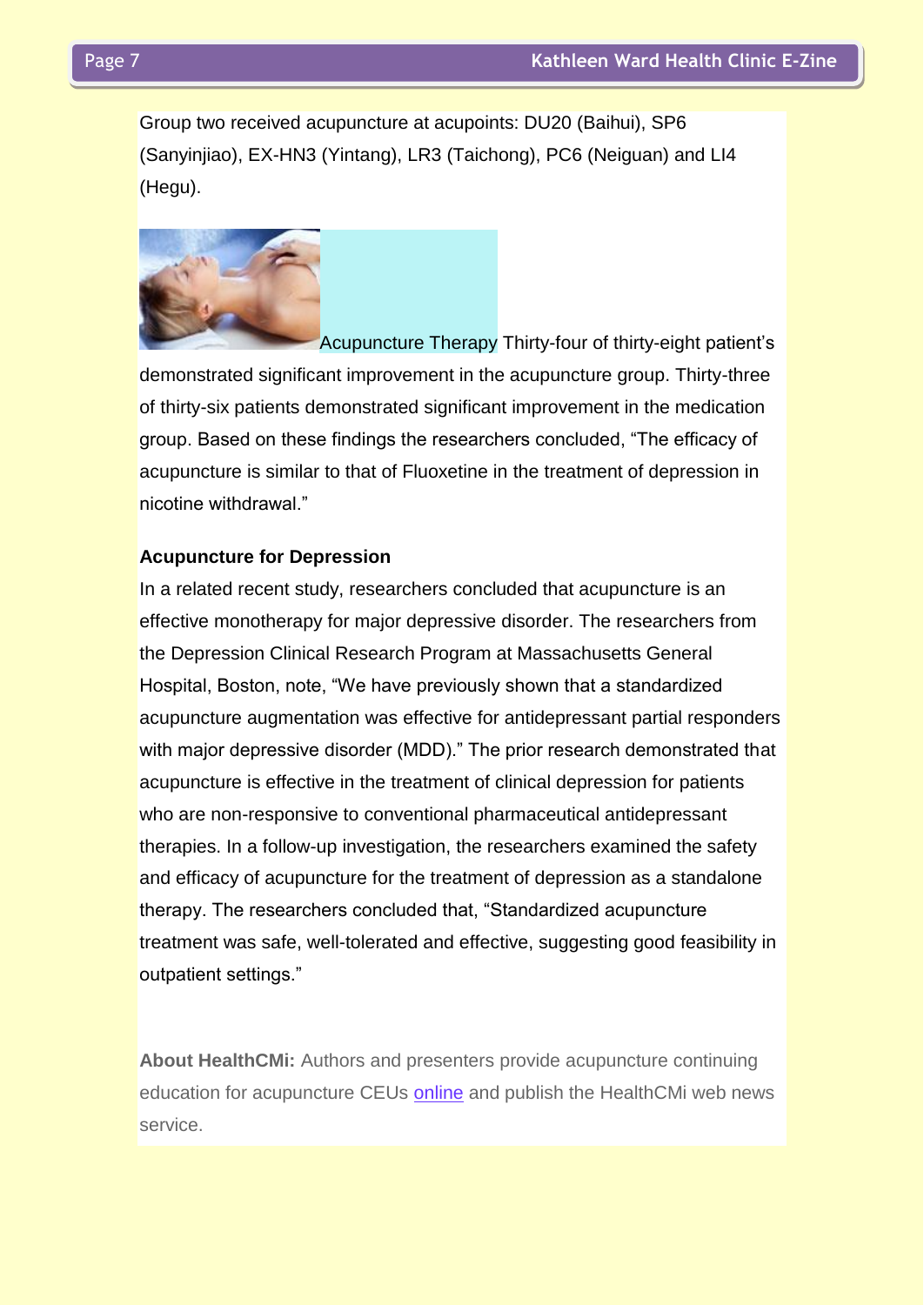#### **Reference:**

World Journal of Acupuncture - Moxibustion. Volume 22, Issue 1, 30 [March](http://www.healthcmi.com/index.php/acupuncturist-news-online/606-acupunctureceusdepressionnicotinewithdrawalboston##) 2012, Pages 13–16, 61. Efficacy observation of depression in nicotine withdrawal treated with acupuncture. Yue-shuo HE , Yun-sheng WU, Min-feng OUYANG, Guy Xian LI, Hou-jian LI, Hui-E XIE. Department of Rehabilitation, Foshan Shunde Jun'an Hospital, Guangdong Province, China. doi.org/10.1016/S1003-5257(12)60003-8

A pilot study of acupuncture monotherapy in patients with major depressive disorder David Mischoulon, Charlotte D. Brill, Victoria E. Ameral, Maurizio Fava, Albert S. Yeung. Depression Clinical and Research Program, Massachusetts General Hospital, Boston, Massachusetts. 21 April 2012.

Albert S. Yeunga, Victoria E. Amerala, Sarah E. Chuzia, Maurizio Favaa and David Mischoulon. A pilot study of acupuncture augmentation therapy in antidepressant partial and non-responders with major depressive disorder. Depression Clinical and Research Program, Massachusetts General Hospital, Boston, Massachusetts, USA.

Joanne Mc Govern



# *Reflexology for Children and Babies*

Many parents seek out complementary therapies to help their children when they suffer minor ailments; reflexology is particularly helpful, as it is gentle and non-invasive as only the pressure points on the hands and feet are stimulated. Reflexologies' can also teach family members to apply short gentle techniques to children's hands and feet. Small babies may be gently treated with caution: the lightest feather-like brush on specific parts of the hands or feet can sooth a colicky baby or help calm a distressed child. Vertical Reflex Therapy (VRT), is a profound reflexology technique where the hands and feet are briefly treated in a weight-bearing position with the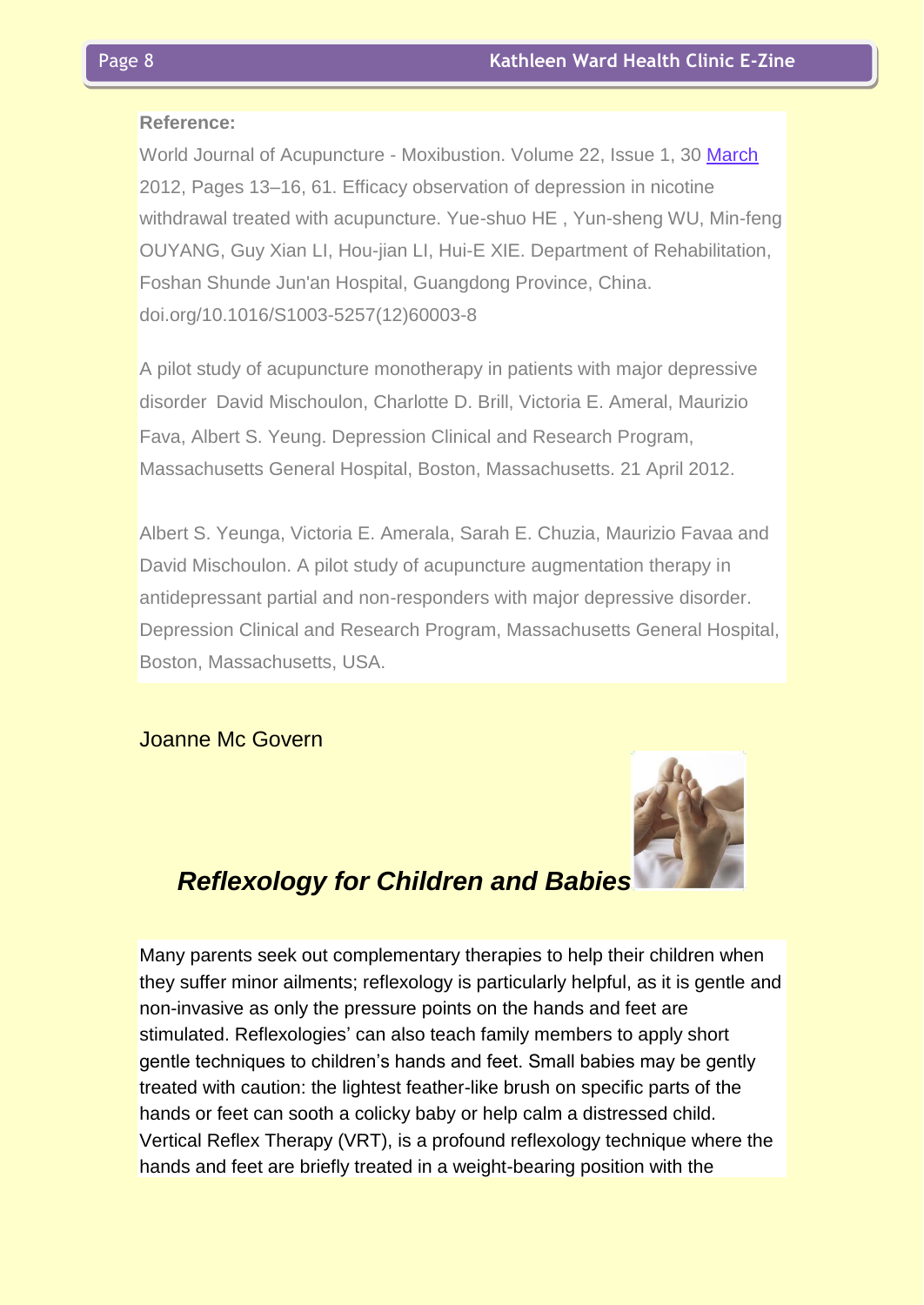suggestion that this can increase the therapeutic response. VRT is a useful adjunct to conventional reflexology; it can be used extensively when adapting positions to suit babies and small children who are constantly on the move.

Reflexology aims to stimulate precise pressure points on the hands and feet to help trigger the body to help itself. Small children are often intrigued with these techniques and can be taught simple self help routines on their hands to aid sleep, calm nerves or possibly help to assist breathing when a respiratory disorder is present. The gentle relaxing self-help technique on the hands or feet, called Diaphragm Rocking, may bring about deeper sleep patterns

Young children often enjoy learning self-help VRT techniques on their hands, ranging from working lung reflexes for asthma and hand rocking techniques for insomnia. This rocking technique also has been used with great effect to calm a child who is having a panic attack.

Reflexology offers children simple, quick and profound complementary techniques as a preventative and therapeutic modality that can be easily applied as a self-help technique by the child, or simple instructions can be given to all clients by a professional Reflexologist.

I have treated many children for all ailments from stress, bowel, asthma, chest / flu's to name but a few.

#### DID YOU KNOW…….

Canned tomatoes are one of the unhealthiest foods ever. Can linings often contain synthetic Oestrogen linked to numerous adverse effects? When acidic foods such as tomatoes, are canned, the chances of BPA leaching out are higher.

#### LOOK AFTER YOU SKIN.

Your skin is 16% of your body weight. Many "experts" will tell you that diet has nothing to do with your skin: well they are not telling you the truth. Research suggests that grains  $\theta$  sugars are two primary reasons why many suffer sensitive skin.

Natural strategies to improve your skin:

- 1. Avoid eating grain carbohydrates especially wheat, bread, cereals, pasta, rice, potatoes, corn: these cause a surge in Insulin production which can lead to your pores secrete a greasy substance called sebum.
- 2. Consider gluten-free diet if you are gluten intolerant.
- 3. Eliminate sugar from the diet as this also causes an insulin spike.
- 4. Gut health is vital for skin health. Toxins in the gut get pushed through onto the skin. Probiotics are useful to promote a healthy balance of gut flora & support the immune system.
- 5. Drink lots of fresh water. Hydration begins on the inside as it facilitates cell growth & regeneration & helps remove dead cells.
- 6. Eliminate all energy drinks & juices as most are high in sugar.
- 7. Reduce stress as it can affect your skin & cause wrinkles.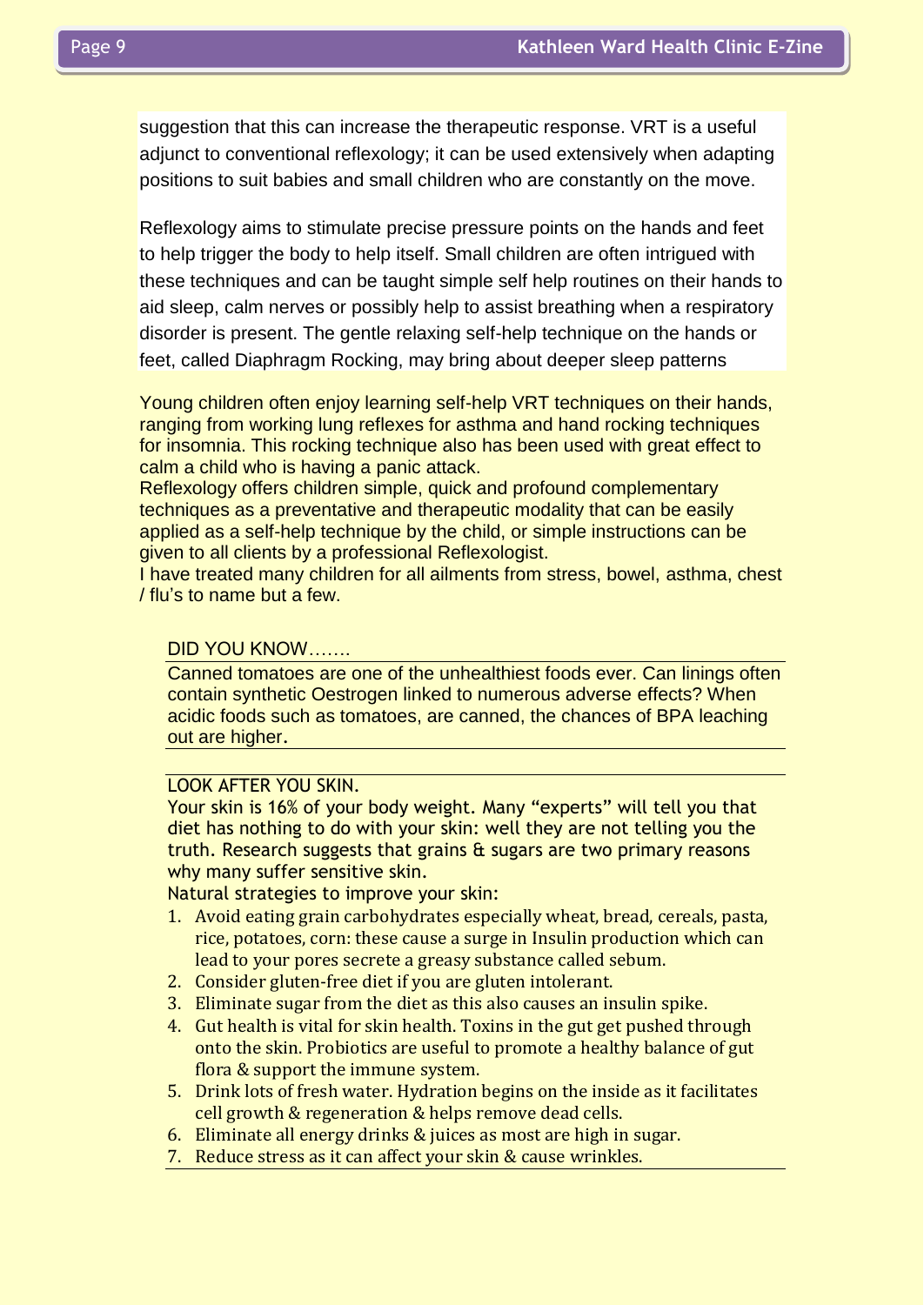- 8. Exercise regularly to flush out toxins. Perspiration flushes unwanted contaminants out of the pores.
- 9. Optimize Vitamin levels, especially Vitamin D.
- 10. Get plenty of rest &good sleep as this is your rejuvenation time.
- 11. Cleanse your skin using natural products: avoid chemicals & parabens.
- 12. Go easy on the make-up: your skin needs to breathe! Be sure to remove make-up before bedtime.
- 13. Use sunscreen when in the sun for extended periods.



# Ante Natal Classes Available

# **Antenatal Classes now available at the Kathleen Ward Health Clinic**

Antenatal classes now available at the Kathleen ward health clinic. Classes will be run in the evenings over a 4 week period. For further information on dates, times and prices please [contact us](http://www.kathleenwardhealthclinic.ie/index.php?option=com_contact&view=contact&id=1) at the clinic.

# **Conference Room Available:**

**Conference room is available for meetings, classes, conferences etc. it can seat up to 150 people. Both large and small numbers are welcome.**